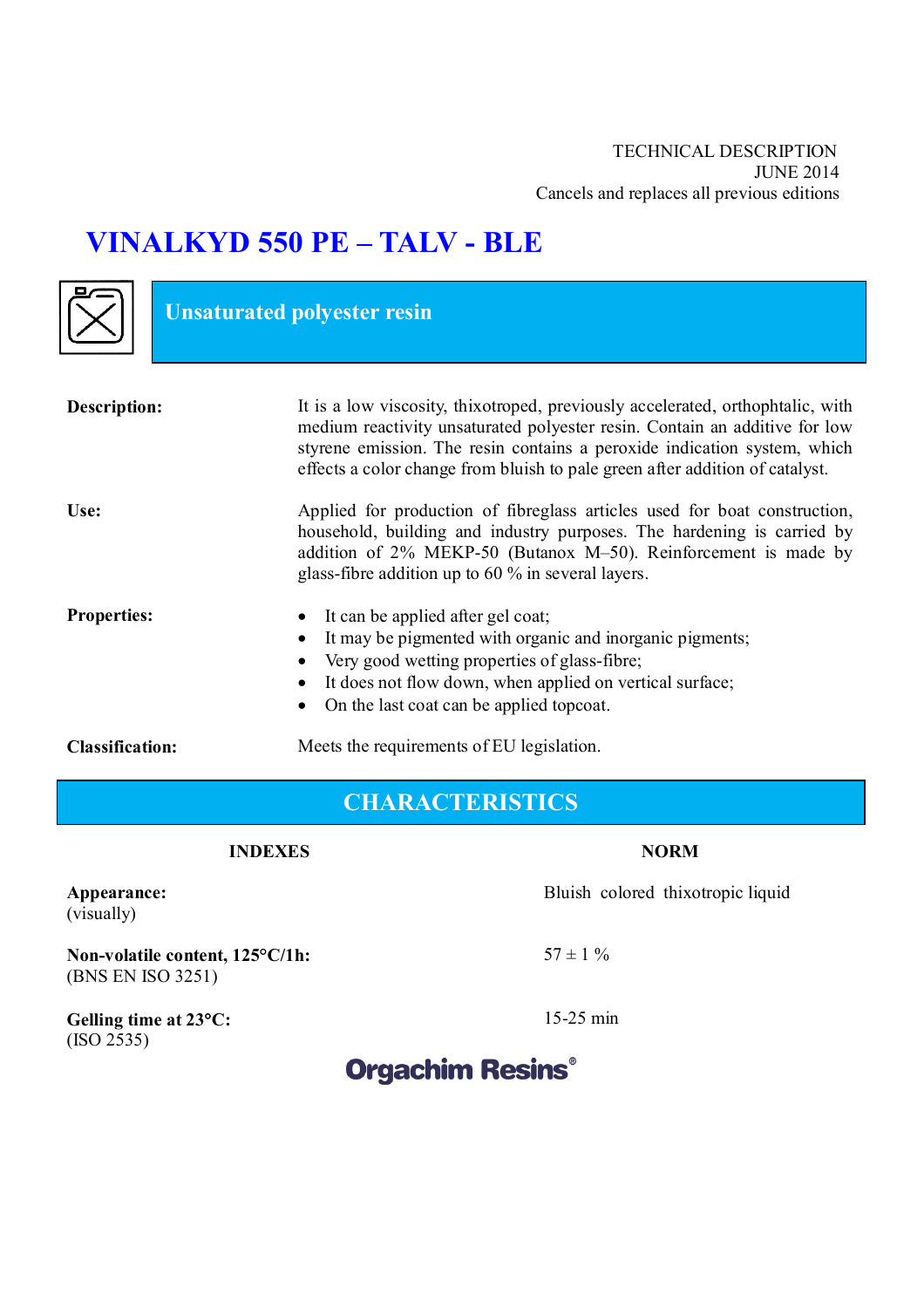**Viscosity Brookfield 23С(spindle 2, speed 12):** (ISO 2555)

**Thixotropic index( sp.3, speed.5/50):** (ASTM D 2196-05(B))

### **OTHER DATA**

**ХАРАКТЕРИСТИКА**

**Density at 20°C:** (BSS EN ISO 2811-1)

**Flash point, covered pot:** (BNS ISO 2719)

**Acid number:** (BSS EN ISO 3682)  $1,1 \text{ g/cm}^3$ 

34°C

max 26 mg KOH/g

**Physical-mechanical properties**

Hardening system: 2% MEKP Hardening Conditions: 24h at room temperature, Post-curing 16 h at 40°C

#### **INDEXES NORM**

Tensile strength (BNS EN ISO 527-1,2)

Flexural strength (BNS EN ISO 178)

Flexural moduls (BNS EN ISO 178

Elongation at break (BNS EN ISO 527-1,2)

HDT (BNS EN ISO 75-1,2)

min. 60 MPa

min.120 MPa

min. 3.400 MPa

min.1.5%

min.79 $\degree$ C

# **Orgachim Resins®**

1100-1300 mPa.s

min 2,4